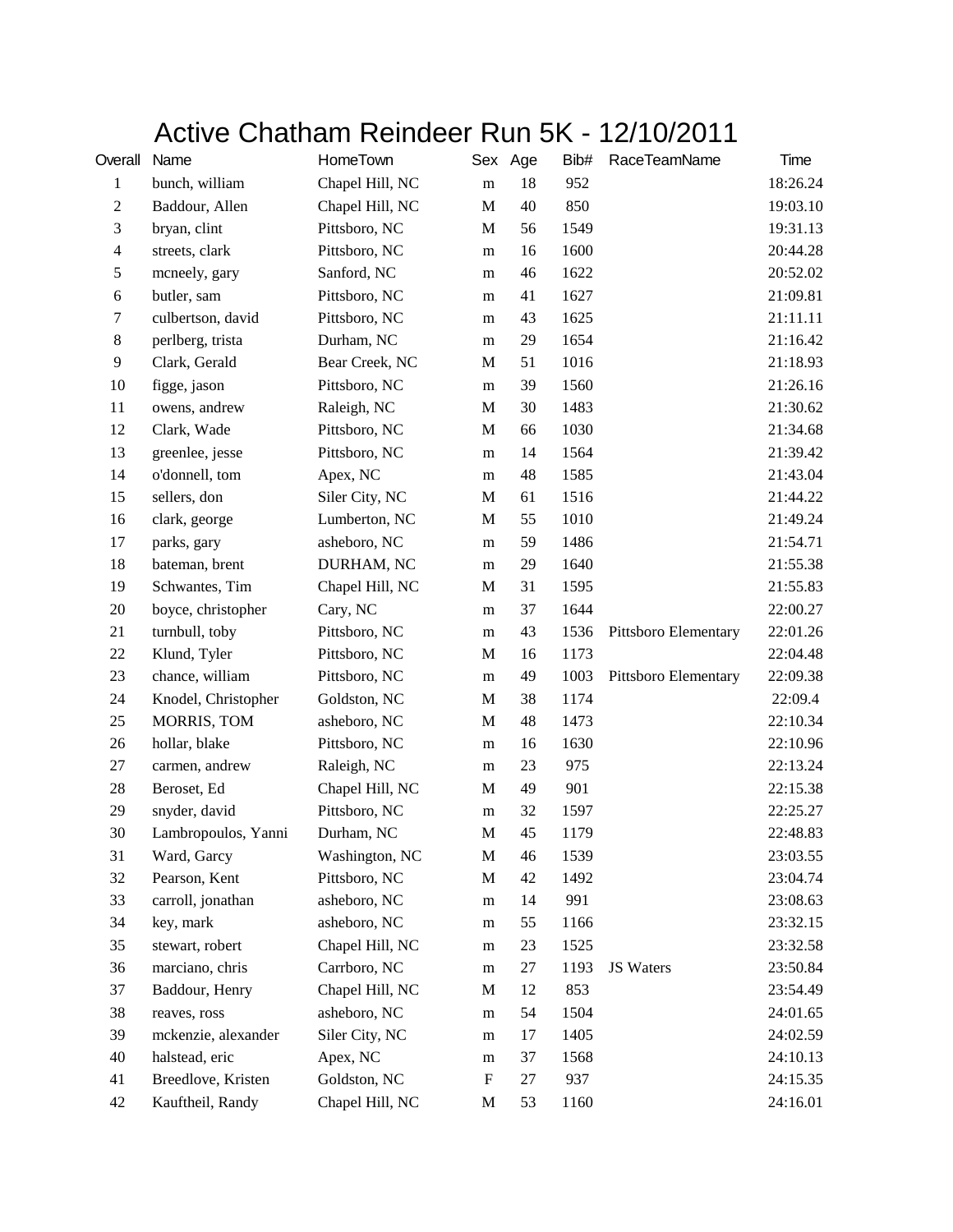| 43 | Davidian, Dave        | Chapel Hill, NC   | $\mathbf M$               | 40 | 1553 |                         | 24:21.54 |
|----|-----------------------|-------------------|---------------------------|----|------|-------------------------|----------|
| 44 | Reebye, Uday          | Chapel Hill, NC   | $\mathbf M$               | 37 | 1592 |                         | 24:28.68 |
| 45 | Mineer, Joyce         | Bear Creek, NC    | ${\bf F}$                 | 46 | 1424 |                         | 24:29.55 |
| 46 | smith, michael        | Ashboro, NC       | m                         | 41 | 1638 |                         | 24:30.58 |
| 47 | scholle, peter        | Pittsboro, NC     | m                         | 43 | 1514 | Pittsboro Elementary    | 24:33.17 |
| 48 | Sullivan, Lauren      | Chapel Hill, NC   | $\mathbf{F}$              | 21 | 1602 |                         | 24:33.56 |
| 49 | Luck, Mitchell        | Chapel Hill, NC   | $\mathbf M$               | 38 | 1578 |                         | 24:34.27 |
| 50 | Gray, Jay             | Sanford, NC       | $\mathbf M$               | 37 | 1077 |                         | 24:35.02 |
| 51 | lesher-thomas, mitzi  | Pittsboro, NC     | $\mathbf f$               | 38 | 1576 |                         | 24:39.50 |
| 52 | bartholomew, justin   | Chapel Hill, NC   | m                         | 35 | 887  | Pollard                 | 24:39.58 |
| 53 | mckenzie, richie      | Siler City, NC    | m                         | 19 | 1407 |                         | 24:54.63 |
| 54 | Royal, Fredric        | Pittsboro, NC     | M                         | 50 | 1510 |                         | 24:56.69 |
| 55 | mcneely, jonathan     | Sanford, NC       | m                         | 21 | 1623 |                         | 25:04.52 |
| 56 | Parsons, John         | Pittsboro, NC     | M                         | 47 | 1489 |                         | 25:06.50 |
| 57 | kime, jonathan        | Chapel Hill, NC   | m                         | 39 | 1650 |                         | 25:13.56 |
| 58 | Pillars, Wendi        | Siler City, NC    | $\mathbf f$               | 42 | 1633 |                         | 25:16.33 |
| 59 | MORRIS, DAVID         | asheboro, NC      | $\mathbf M$               | 20 | 1472 |                         | 25:21.82 |
| 60 | carroll, benjamin     | asheboro, NC      | ${\rm m}$                 | 11 | 980  |                         | 25:38.95 |
| 61 | causey, john          | Sanford, NC       | m                         | 58 | 994  |                         | 25:39.29 |
| 62 | Wannop, George        | Broadway, NC      | $\mathbf M$               | 47 | 1538 |                         | 25:45.14 |
| 63 | Strowd, Jim           | Davidson, NC      | M                         | 69 | 1529 |                         | 25:45.50 |
| 64 | mckenzie, shawn       | Siler City, NC    | m                         | 43 | 1416 |                         | 25:58.87 |
| 65 | bos, jim              | Sanford, NC       | m                         | 49 | 1626 |                         | 26:01.86 |
| 66 | Byington, Matthew     | Apex, NC          | M                         | 13 | 961  |                         | 26:07.63 |
| 67 | McGee, Jason          | Raleigh, NC       | M                         | 30 | 1401 |                         | 26:14.16 |
| 68 | morgan, christian     | asheboro, NC      | m                         | 19 | 1470 |                         | 26:15.42 |
| 69 | hackney, trevor       | Chapel Hill, NC   | m                         | 15 | 1567 |                         | 26:17.71 |
| 70 | Boone, Gizzy          | asheboro, NC      | ${\bf F}$                 | 20 | 935  |                         | 26:22.09 |
| 71 | Baddour, Jack         | Chapel Hill, NC   | $\mathbf M$               | 9  | 854  |                         | 26:23.84 |
| 72 | davis, rob            | Siler City, NC    | ${\rm m}$                 | 47 | 1628 |                         | 26:25.98 |
| 73 | Thornton, Adam        | Apex, NC          | M                         | 11 | 1605 |                         | 26:28.58 |
| 74 | LeBlanc, Jay          | Pittsboro, NC     | m                         | 71 | 1653 |                         | 26:37.65 |
| 75 | McCullough, Joanna    | Chapel Hill, NC   | $\boldsymbol{\mathrm{F}}$ | 30 | 1581 |                         | 26:42.14 |
| 76 | walker, curt          | <b>GRAHAM, NC</b> | ${\rm m}$                 | 11 | 1618 |                         | 26:43.54 |
| 77 | tackman, lori         | Cary, NC          | $\mathbf f$               | 44 | 1651 |                         | 26:44.22 |
| 78 | Pedigo, Bret          | Sanford, NC       | M                         | 43 | 1493 |                         | 26:46.98 |
| 79 | mclean, john          | Chapel Hill, NC   | ${\bf m}$                 | 49 | 1417 | Jolly Jaguars (N. Chath | 26:50.14 |
| 80 | gregson, olivia       | Siler City, NC    | $\mathbf f$               | 11 | 1565 |                         | 27:00.08 |
| 81 | caulfield, don        | Raleigh, NC       | m                         | 47 | 1609 |                         | 27:05.80 |
| 82 | Marshall, Geoffrey    | Pittsboro, NC     | $\mathbf M$               | 61 | 1195 |                         | 27:08.98 |
| 83 | Kilgo, Melanie        | Carrboro, NC      | $\boldsymbol{F}$          | 24 | 1168 |                         | 27:16.54 |
| 84 | glosson, brandon      | Pittsboro, NC     | ${\rm m}$                 | 16 | 1615 |                         | 27:21.30 |
| 85 | madden, michael       | Chapel Hill, NC   | ${\rm m}$                 | 56 | 1621 |                         | 27:23.95 |
| 86 | carmen, natalie bunch | Raleigh, NC       | $\mathbf f$               | 24 | 976  |                         | 27:30.95 |
|    |                       |                   |                           |    |      |                         |          |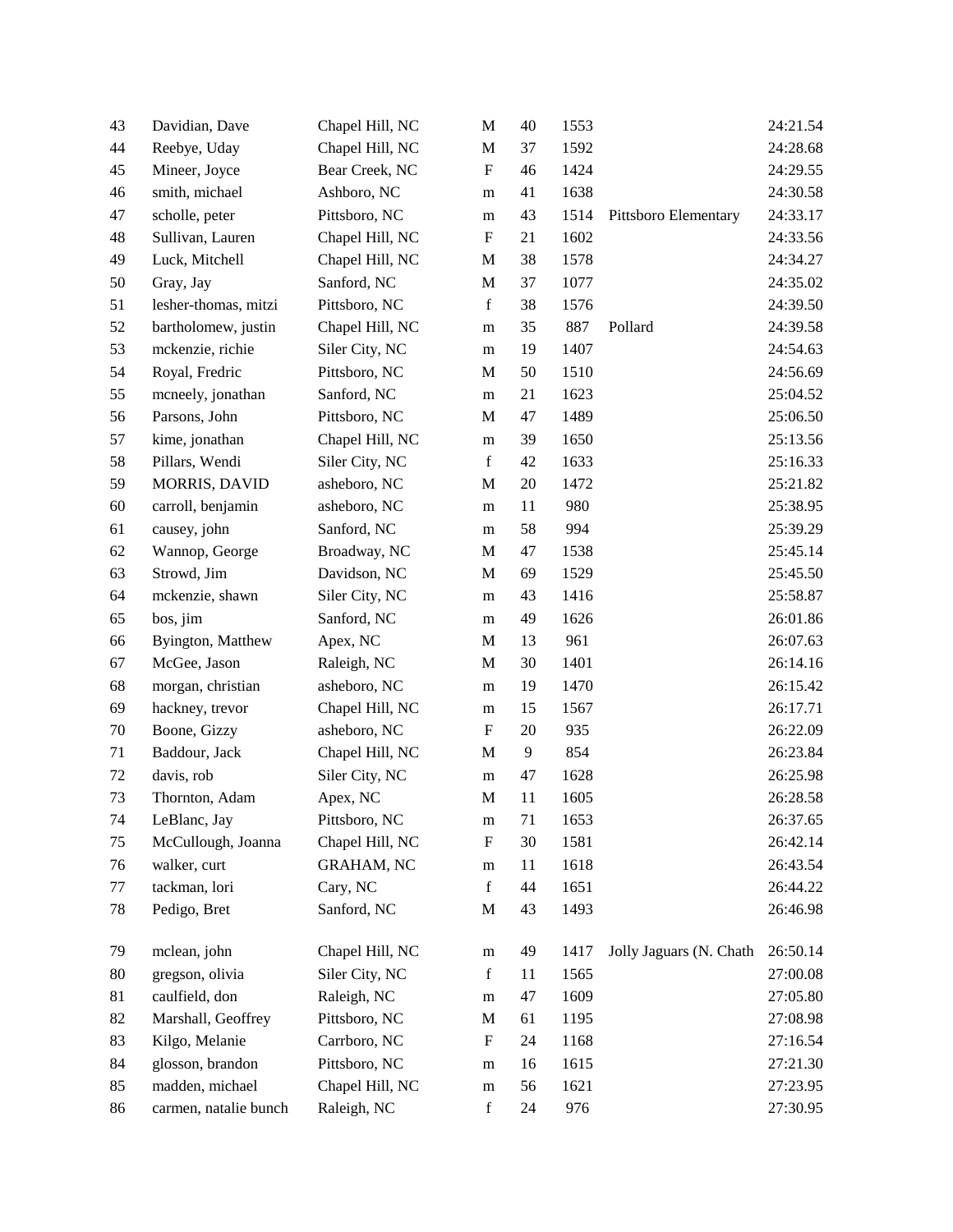| 87  | griffin, randy        | Pittsboro, NC   | m                         | 55               | 1649 |                              | 27:34.57 |
|-----|-----------------------|-----------------|---------------------------|------------------|------|------------------------------|----------|
| 88  | COOK, JACLYN          | Apex, NC        | $\mathbf F$               | 29               | 1040 |                              | 27:35.91 |
| 89  | haney, cle            | Apex, NC        | m                         | 46               | 1636 |                              | 27:43.06 |
| 90  | berry, kathy          | Chapel Hill, NC | $\mathbf f$               | 55               | 924  |                              | 27:44.98 |
| 91  | Rogers, Eva           | Sanford, NC     | $\boldsymbol{\mathrm{F}}$ | 39               | 1507 |                              | 27:45.38 |
| 92  | Betancourt, Mariah    | Chapel Hill, NC | $\boldsymbol{\mathrm{F}}$ | 20               | 1547 |                              | 27:50.06 |
| 93  | kingston, rebekah     | asheboro, NC    | f                         | $27\,$           | 1171 |                              | 27:52.26 |
| 94  | thomas, jason         | GRAHAM, NC      | m                         | 40               | 1632 |                              | 27:58.03 |
| 95  | keyser, david         | Pittsboro, NC   | m                         | 52               | 1629 |                              | 27:59.47 |
| 96  | Wilson, Rouse         | Pittsboro, NC   | m                         | 57               | 1545 |                              | 28:00.55 |
| 97  | kingston, chris       | asheboro, NC    | m                         | 29               | 1170 |                              | 28:06.71 |
| 98  | taylor, peggy         | Pittsboro, NC   | $\mathbf f$               | 47               | 1624 |                              | 28:07.16 |
| 99  | causey, jr, william   | Sanford, NC     | m                         | 64               | 996  |                              | 28:21.88 |
| 100 | Gouhin, Theresa       | Pittsboro, NC   | $\boldsymbol{\mathrm{F}}$ | 43               | 1563 |                              | 28:22.45 |
| 101 | figge, lauren         | Pittsboro, NC   | $\mathbf f$               | 37               | 1561 |                              | 28:22.97 |
| 102 | purr, lindy           | Pittsboro, NC   | $\mathbf f$               | 65               | 1501 |                              | 28:36.52 |
| 103 | barkhead, sholl       | Sanford, NC     | $\mathbf f$               | $\boldsymbol{7}$ | 1643 |                              | 28:39.84 |
| 104 | burkhead, chris       | Sanford, NC     | m                         | 35               | 1641 |                              | 28:39.93 |
| 105 | o'brien, sarah        | Chapel Hill, NC | $\mathbf f$               | 29               | 1584 |                              | 28:47.04 |
| 106 | o'brien, richard      | Chapel Hill, NC | m                         | 31               | 1583 |                              | 28:47.21 |
| 107 | Lane, Jake            | Pittsboro, NC   | M                         | 29               | 1181 |                              | 28:49.58 |
| 108 | Schoolcraft, Kimberly | Pittsboro, NC   | $\boldsymbol{\mathrm{F}}$ | 41               | 1515 |                              | 28:50.34 |
| 109 | Sparrow, Jim          | Pittsboro, NC   | $\mathbf M$               | 42               | 1522 |                              | 28:57.34 |
| 110 | hedrick, joanna       | Siler City, NC  | $\mathbf f$               | 48               | 1095 | <b>Siler City Elementary</b> | 28:58.12 |
| 111 | gooden, joseph        | dublin, NC      | M                         | 35               | 1076 |                              | 29:00.82 |
| 112 | clark, chris          | RALEIGH, NC     | m                         | 36               | 1007 | Pollard                      | 29:18.06 |
| 113 | McIntyre, Donna       | Goldston, NC    | F                         | 51               | 1404 | JS Waters                    | 29:24.26 |
| 114 | Campbell, Angela      | Goldston, NC    | $\mathbf f$               | 45               | 966  | <b>JS Waters</b>             | 29:28.86 |
| 115 | Clark, Thomas         | Oak Bluffs, MA  | m                         | 65               | 1617 |                              | 29:44.05 |
| 116 | moore, kim            | Moncure, NC     | $\mathbf f$               | 43               | 1639 |                              | 29:48.97 |
| 117 | griffith, robin       | Pittsboro, NC   | $\boldsymbol{\mathrm{F}}$ | 28               | 1085 |                              | 29:53.75 |
| 118 | mccarthy, kate        | RALEIGH, NC     | f                         | 24               | 1580 |                              | 29:53.78 |
| 119 | reaves, debbie        | asheboro, NC    | $\mathbf f$               | 46               | 1503 |                              | 29:55.75 |
| 120 | Caviness, Leslie      | asheboro, NC    | F                         | 30               | 1002 |                              | 29:55.93 |
| 121 | coerper, jan          | Pittsboro, NC   | $\mathbf f$               | $27\,$           | 1551 |                              | 29:58.94 |
| 122 | clark, jan            | Chapel Hill, NC | $\mathbf f$               | 30               | 1029 | Jolly Jaguars (N. Chath      | 30:08.82 |
| 123 | keune, sarah          | Apex, NC        | $\mathbf f$               | 29               | 1163 | Jolly Jaguars (N. Chath      | 30:10.03 |
| 124 | Byington, Scott       | Apex, NC        | M                         | 46               | 962  |                              | 30:13.79 |
| 125 | Lail, Dean            | asheboro, NC    | M                         | 50               | 1177 |                              | 30:15.17 |
| 126 | wood, john            | Apex, NC        | m                         | 56               | 1620 |                              | 30:16.55 |
| 127 | reebye, laura         | Chapel Hill, NC | $\boldsymbol{F}$          | 38               | 1591 |                              | 30:17.19 |
| 128 | plant, james          | Sanford, NC     | ${\bf m}$                 | 46               | 1648 |                              | 30:24.13 |
| 129 | nanney, joe           | Chapel Hill, NC | ${\bf m}$                 | 50               | 1481 |                              | 30:24.46 |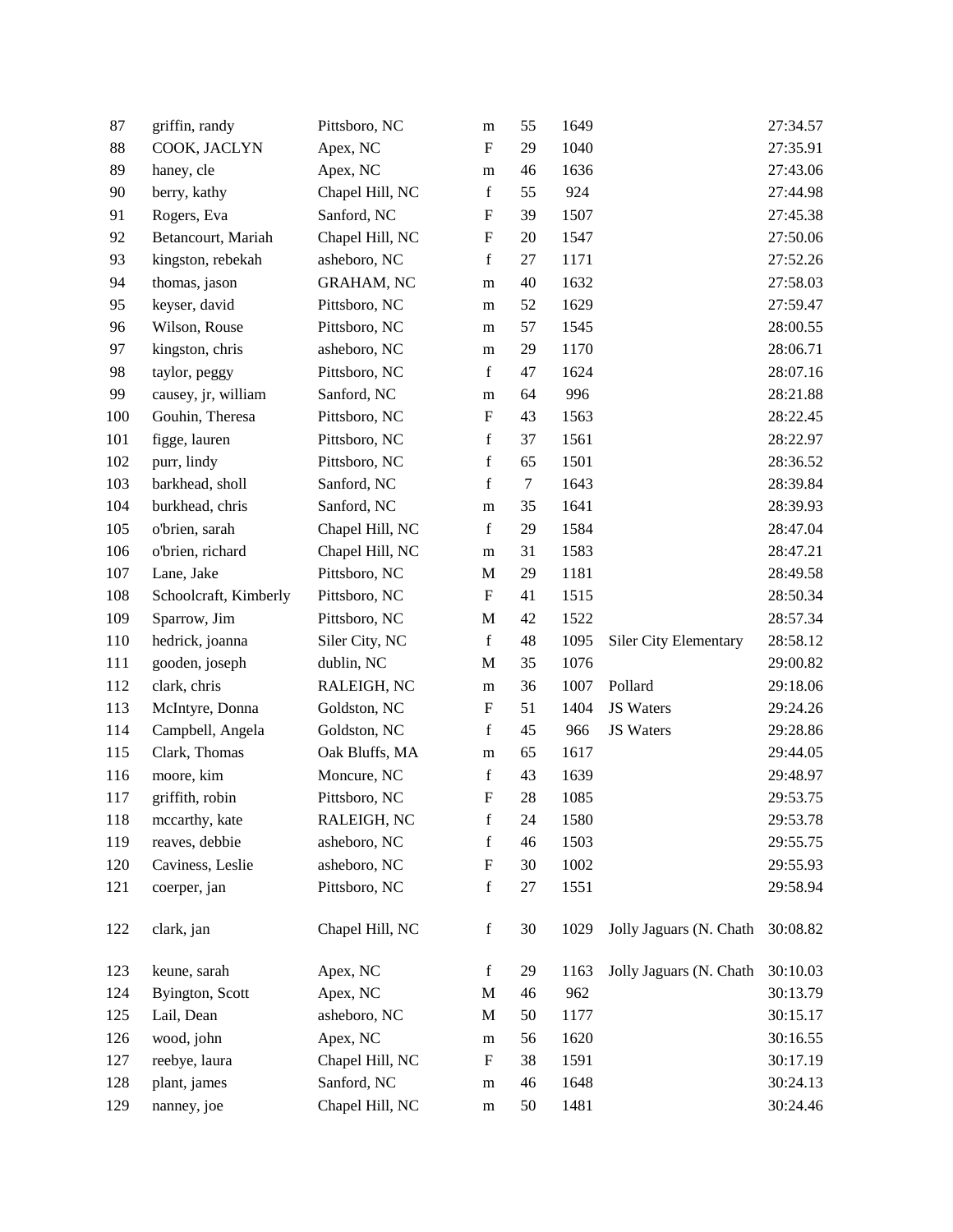| 130 | lyons, charlie      | asheboro, NC    | m                         | 32 | 1190 |                              | 30:29.57 |
|-----|---------------------|-----------------|---------------------------|----|------|------------------------------|----------|
| 131 | sudd, justin        | Raleigh, NC     | m                         | 33 | 1533 | Pollard                      | 30:34.34 |
| 132 | Howard, Lara        | Sanford, NC     | ${\bf F}$                 | 32 | 1109 |                              | 31:03.48 |
| 133 | ritter, wilhelmina  | Robbins, NC     | $\mathbf f$               | 41 | 1506 | <b>Siler City Elementary</b> | 31:10.85 |
| 134 | randolph, layne     | Cameron, NC     | $\mathbf f$               | 12 | 1589 |                              | 31:11.73 |
| 135 | streets, matt       | Pittsboro, NC   | m                         | 13 | 1601 |                              | 31:11.93 |
| 136 | Queen, Alfred       | asheboro, NC    | $\mathbf M$               | 40 | 1588 |                              | 31:26.85 |
| 137 | Waugh, Rachael      | asheboro, NC    | ${\bf F}$                 | 57 | 1540 |                              | 31:38.23 |
| 138 | Griffin, Jackie     | Sanford, NC     | $\boldsymbol{\mathrm{F}}$ | 55 | 1084 |                              | 31:53.25 |
| 139 | Geiser, Dennis      | Pittsboro, NC   | $\mathbf M$               | 67 | 1067 |                              | 31:53.28 |
| 140 | disomma, madeline   | Siler City, NC  | $\mathbf f$               | 17 | 1044 |                              | 31:59.85 |
| 141 | Merritt, Don        | Cary, NC        | M                         | 58 | 1423 |                              | 32:01.08 |
| 142 | liles, caroline     | Siler City, NC  | $\mathbf f$               | 22 | 1186 | Virginia Cross               | 32:17.69 |
| 143 | morton, elizabeth   | asheboro, NC    | $\mathbf f$               | 21 | 1477 |                              | 32:27.23 |
| 144 | carroll, jennifer   | asheboro, NC    | $\mathbf f$               | 42 | 990  |                              | 32:28.43 |
| 145 | macallister, manon  | Pittsboro, NC   | $\mathbf f$               | 15 | 1579 |                              | 32:32.06 |
| 146 | hamrick, adrienne   | seneca, SC      | $\boldsymbol{\mathrm{F}}$ | 22 | 1092 |                              | 32:45.25 |
| 147 | martin, jen         | Pittsboro, NC   | $\mathbf f$               | 32 | 1196 | Pittsboro Elementary         | 32:46.36 |
| 148 | Preston, Scott      | Moncure, NC     | M                         | 50 | 1498 |                              | 32:46.78 |
| 149 | Rossi, Lisa         | North Beach, MD | ${\bf F}$                 | 33 | 1508 |                              | 32:50.49 |
| 150 | Jekubovitch, Nan    | Siler City, NC  | ${\bf F}$                 | 55 | 1145 |                              | 32:56.21 |
| 151 | lemons, kim         | Siler City, NC  | $\mathbf f$               | 34 | 1185 |                              | 32:57.00 |
| 152 | simpson, tony       | Dunn, NC        | m                         | 45 | 1596 |                              | 32:57.50 |
| 153 | bolling, sha        | Chapel Hill, NC | $\mathbf f$               | 33 | 1662 |                              | 33:06.57 |
| 154 | Hamidani, James     | Durham, NC      | M                         | 30 | 1090 |                              | 33:11.83 |
| 155 | klund, kevin        | Pittsboro, NC   | M                         | 44 | 1172 |                              | 33:13.63 |
| 156 | Lynn, Tracy         | Pittsboro, NC   | $\boldsymbol{\mathrm{F}}$ | 44 | 1189 |                              | 33:24.51 |
| 157 | atwell, heidi       | asheboro, NC    | $\mathbf f$               | 40 | 832  |                              | 33:31.20 |
| 158 | atwell, derrick     | asheboro, NC    | m                         | 39 | 497  |                              | 33:31.53 |
| 159 | Kennedy, Taylor     | Pittsboro, NC   | $\mathbf M$               | 26 | 1162 | Virginia Cross               | 33:37.12 |
| 160 | Julian, Kristopher  | asheboro, NC    | M                         | 37 | 1158 |                              | 33:40.16 |
| 161 | Foster, Missi       | asheboro, NC    | F                         | 45 | 1048 |                              | 33:47.46 |
| 162 | Smith, Rodney       | Apex, NC        | $\mathbf M$               | 52 | 1520 |                              | 33:48.21 |
| 163 | russell, bonnie     | Pittsboro, NC   | $\mathbf f$               | 38 | 1635 |                              | 33:51.37 |
| 164 | campos, hugo        | Chapel Hill, NC | M                         | 22 | 1550 |                              | 33:55.67 |
| 165 | bevier, suzanne     | Bear Creek, NC  | $\mathbf f$               | 57 | 925  | <b>Siler City Elementary</b> | 33:56.68 |
| 166 | beck, jim           | Chelsea, MI     | ${\rm m}$                 | 64 | 1652 |                              | 33:58.54 |
| 167 | Greger-Holt, George | Pittsboro, NC   | $\mathbf M$               | 56 | 1079 |                              | 34:04.15 |
| 168 | Greger-Holt, Nansi  | Pittsboro, NC   | F                         | 55 | 1083 |                              | 34:04.32 |
| 169 | martinez, brooke    | asheboro, NC    | $\mathbf f$               | 30 | 1198 |                              | 34:05.13 |
| 170 | Stasko, Kelly       | Pittsboro, NC   | $\boldsymbol{\mathrm{F}}$ | 43 | 1524 |                              | 34:06.56 |
| 171 | farrington, maureen | Sanford, NC     | $\mathbf f$               | 55 | 1634 |                              | 34:06.92 |
| 172 | Hawes, LaDeane      | Chapel Hill, NC | $\mathbf f$               | 47 | 1569 |                              | 34:07.32 |
| 173 | Lockhart, Jennifer  | Chapel Hill, NC | ${\bf F}$                 | 49 | 1187 |                              | 34:09.42 |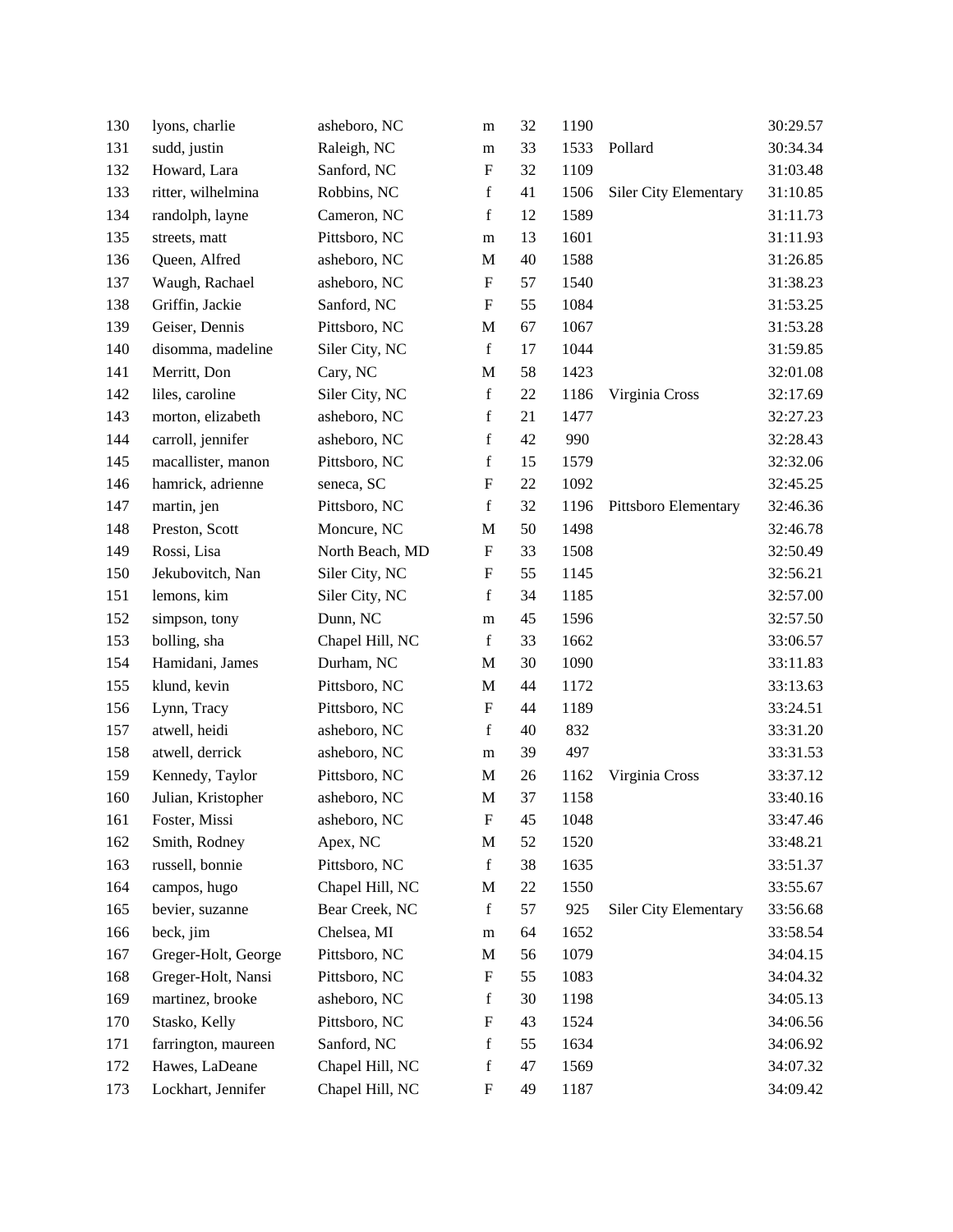| 174 | Gallagher, Jane    | Pittsboro, NC   | $\boldsymbol{\mathrm{F}}$ | 57 | 1562 |                              | 34:22.36 |
|-----|--------------------|-----------------|---------------------------|----|------|------------------------------|----------|
| 175 | moore, jennifer    | Chapel Hill, NC | f                         | 37 | 1469 | Jolly Jaguars (N. Chath      | 34:41.82 |
| 176 | Lorell, Deanna     | Sanford, NC     | $\boldsymbol{\mathrm{F}}$ | 41 | 1188 |                              | 34:53.29 |
| 177 | morton, alexander  | asheboro, NC    | m                         | 51 | 1474 |                              | 34:54.54 |
| 178 | bunch, donna       | Chapel Hill, NC | $\mathbf f$               | 53 | 941  |                              | 35:04.68 |
| 179 | parker, karen      | Apex, NC        | f                         | 44 | 1485 | Jolly Jaguars (N. Chath      | 35:12.53 |
| 180 | Burkhead, Sabrina  | Sanford, NC     | $\boldsymbol{\mathrm{F}}$ | 34 | 956  |                              | 35:15.56 |
| 181 | burkhead, luke     | Sanford, NC     | m                         | 6  | 1642 |                              | 35:15.86 |
| 182 | moffitt, joanne    | asheboro, NC    | $\mathbf f$               | 54 | 1466 |                              | 35:30.26 |
| 183 | auman, dianne      | Ashboro, NC     | $\mathbf f$               | 54 | 841  |                              | 35:32.78 |
| 184 | stover, valerie    | asheboro, NC    | $\mathbf f$               | 28 | 1527 |                              | 35:34.99 |
| 185 | patterson, sandra  | asheboro, NC    | $\mathbf f$               | 51 | 1490 |                              | 35:35.05 |
| 186 | jeffus, dallas     | Unknown, NA     | m                         | 25 | 1144 |                              | 35:35.38 |
| 187 | boyce, jenny       | Cary, NC        | $\mathbf f$               | 38 | 1647 |                              | 35:45.69 |
| 188 | braun, ciera       | Sanford, NC     | $\mathbf f$               | 25 | 936  | JS Waters                    | 35:58.21 |
| 189 | bock, michelle     | Sanford, NC     | f                         | 34 | 929  | Pittsboro Elementary         | 36:11.16 |
| 190 | fowler, tracy      | Sanford, NC     | $\mathbf f$               | 40 | 1051 | Pittsboro Elementary         | 36:11.80 |
| 191 | priddle, tanya     | Pittsboro, NC   | $\mathbf f$               | 44 | 1631 |                              | 36:12.50 |
| 192 | whitt, terrie      | Pittsboro, NC   | $\mathbf f$               | 51 | 1543 |                              | 36:15.13 |
| 193 | ganter, cheryl     | Pittsboro, NC   | $\mathbf f$               | 51 | 1062 |                              | 36:15.25 |
| 194 | lohr, chuck        | Chapel Hill, NC | M                         | 58 | 1577 |                              | 36:43.00 |
| 195 | bunch, julia       | Decatur, GA     | $\mathbf f$               | 23 | 946  |                              | 36:53.51 |
| 196 | davis, genevieve   | Cedar Park, TX  | $\mathbf f$               | 40 | 1610 |                              | 36:54.74 |
| 197 | bonannon, meridith | Sanford, NC     | $\mathbf f$               | 26 | 1645 |                              | 36:58.68 |
| 198 | JOnes, Rena        | Chapel Hill, NC | $\mathbf F$               | 21 | 1572 |                              | 37:07.04 |
| 199 | Weber, Lysandra    | Pittsboro, NC   | $\boldsymbol{\mathrm{F}}$ | 30 | 1541 |                              | 37:12.03 |
| 200 | landen, jane       | Mebane, NC      | $\mathbf f$               | 65 | 1658 |                              | 37:13.25 |
| 201 | Wyant, Betty       | Staley, NC      | $\boldsymbol{\mathrm{F}}$ | 51 | 1608 |                              | 37:14.34 |
| 202 | Posthill, Camilla  | Chapel Hill, NC | ${\bf F}$                 | 24 | 1496 |                              | 37:20.70 |
| 203 | Sutton, Suzanne    | Chapel Hill, NC | ${\bf F}$                 | 25 | 1603 |                              | 37:21.05 |
| 204 | lane, kristen      | Pittsboro, NC   | $\mathbf f$               | 26 | 1183 | Pittsboro Elementary         | 37:27.82 |
| 205 | shaw, amy          | Morrisville, NC | $\mathbf f$               | 34 | 1661 |                              | 37:30.36 |
| 206 | Lemons, Jo         | Siler City, NC  | $\boldsymbol{\mathrm{F}}$ | 60 | 1574 |                              | 37:54.05 |
| 207 | price, katie       | Siler City, NC  | f                         | 32 | 1499 | Virginia Cross               | 37:56.06 |
| 208 | mcmasters, laurie  | Liberty, NC     | f                         | 32 | 1419 | Virginia Cross               | 37:56.37 |
| 209 | parker, carina     | Bayville, NY    | $\mathbf f$               | 16 | 1484 |                              | 37:57.07 |
| 210 | ruiz, mireya       | Randleman, NC   | $\mathbf f$               | 23 | 1511 | Siler City Elementary        | 38:07.72 |
| 211 | stone, tina        | Siler City, NC  | f                         | 42 | 1526 |                              | 38:09.43 |
| 212 | davis, nathan      | Pittsboro, NC   | m                         | 8  | 1556 |                              | 38:11.34 |
| 213 | davis, beth        | Pittsboro, NC   | $\mathbf f$               | 38 | 1554 |                              | 38:11.42 |
| 214 | ruiz, yasmin       | Randleman, NC   | $\mathbf f$               | 23 | 1512 | <b>Siler City Elementary</b> | 38:12.00 |
| 215 | morton, angi       | asheboro, NC    | $\mathbf f$               | 47 | 1475 |                              | 38:12.31 |
| 216 | manring, sarah     | Ashboro, NC     | f                         | 25 | 1192 |                              | 38:34.29 |
|     |                    |                 |                           |    |      |                              |          |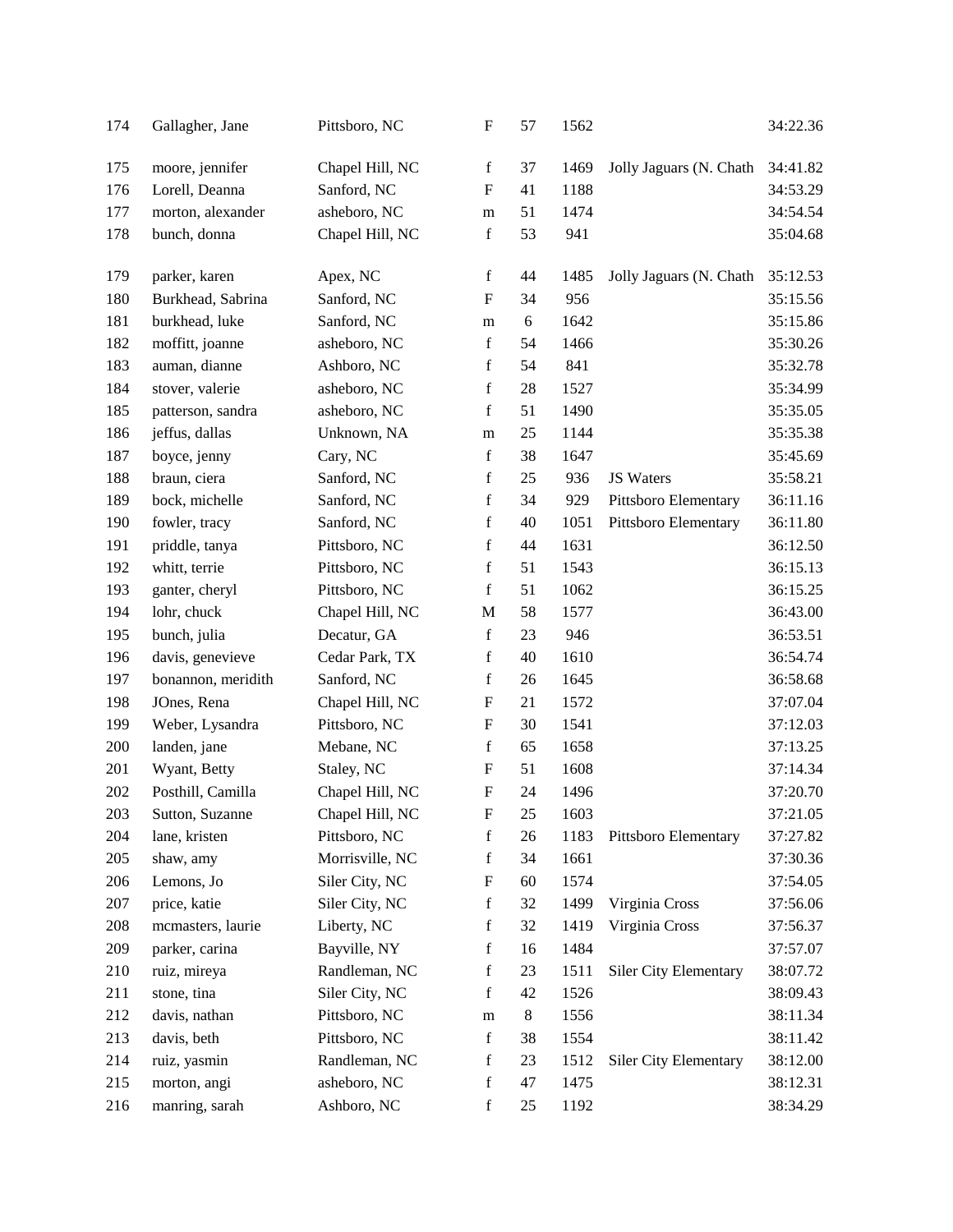| 217 | parks, justin       | asheboro, NC     | m                         | 26     | 1487 |                              | 38:34.31 |
|-----|---------------------|------------------|---------------------------|--------|------|------------------------------|----------|
| 218 | <b>MORRIS, DAN</b>  | asheboro, NC     | $\mathbf M$               | 23     | 1471 |                              | 38:44.13 |
| 219 | Marsh, Kelly        | Sanford, NC      | $\boldsymbol{\mathrm{F}}$ | 30     | 1194 |                              | 38:48.49 |
| 220 | Richardson, Becky   | Bear Creek, NC   | $\boldsymbol{\mathrm{F}}$ | 28     | 1505 |                              | 38:48.80 |
| 221 | streets, dennis     | Pittsboro, NC    | m                         | 59     | 1619 |                              | 38:50.83 |
| 222 | pass, kris          | Chapel Hill, NC  | $\mathbf f$               | 42     | 1586 |                              | 39:13.13 |
| 223 | carpenter, kimberly | Chapel Hill, NC  | f                         | 47     | 977  |                              | 39:13.63 |
| 224 | hackney, loretta    | Chapel Hill, NC  | $\mathbf f$               | 42     | 1566 |                              | 39:14.05 |
| 225 | parks, marcia       | asheboro, NC     | $\mathbf f$               | 56     | 1488 |                              | 39:29.73 |
| 226 | walker, shanda      | Chapel Hill, NC  | $\boldsymbol{\mathrm{F}}$ | 38     | 1607 |                              | 39:30.79 |
| 227 | hall, james         | Chapel Hill, NC  | m                         | 41     | 1088 | Pollard                      | 39:50.88 |
| 228 | hunter, ruby        | asheboro, NC     | f                         | 53     | 1112 |                              | 39:51.10 |
| 229 | Shumaker, Sue       | asheboro, NC     | $\boldsymbol{\mathrm{F}}$ | 59     | 1517 |                              | 39:51.33 |
| 230 | tanner, maria       | Siler City, NC   | $\mathbf f$               | 56     | 1535 | Virginia Cross               | 39:55.04 |
| 231 | Keever, Teresa      | Hillsborough, NC | $\boldsymbol{\mathrm{F}}$ | 38     | 1161 |                              | 39:58.13 |
| 232 | Lane, Kelly         | Pittsboro, NC    | ${\bf F}$                 | 37     | 1182 |                              | 40:09.31 |
| 233 | Surratt, Cheryl     | Ashboro, NC      | $\boldsymbol{\mathrm{F}}$ | 39     | 1534 |                              | 40:17.89 |
| 234 | keyser, kristina    | Arlington, VA    | $\mathbf f$               | 16     | 1167 |                              | 40:19.27 |
| 235 | Johnson, Phyllis    | Randleman, NC    | $\boldsymbol{\mathrm{F}}$ | 66     | 1156 |                              | 40:27.48 |
| 236 | vanhoy, robin       | asheboro, NC     | $\mathbf f$               | 48     | 1537 |                              | 40:27.75 |
| 237 | bunch, nancy        | asheboro, NC     | $\mathbf f$               | 55     | 950  |                              | 40:29.05 |
| 238 | thompson, ann       | asheboro, NC     | f                         | 46     | 1604 |                              | 40:44.59 |
| 239 | bunch, ashley       | Ashboro, NC      | $\mathbf f$               | 21     | 1613 |                              | 40:45.84 |
| 240 | lyons, molly        | asheboro, NC     | $\mathbf f$               | 30     | 1191 |                              | 40:45.86 |
| 241 | Smith, Teri         | Apex, NC         | $\boldsymbol{\mathrm{F}}$ | 49     | 1521 |                              | 40:46.79 |
| 242 | mccarthy, jenny     | Chapel Hill, NC  | $\mathbf f$               | $27\,$ | 1199 |                              | 41:15.14 |
| 243 | landis, susan       | Chapel Hill, NC  | f                         | 50     | 1180 | Jolly Jaguars (N. Chath      | 41:25.54 |
| 244 | Stouffer, Melissa   | Sanford, NC      | ${\bf F}$                 | 39     | 1599 |                              | 41:30.32 |
| 245 | elliott, kim        | Apex, NC         | $\mathbf f$               | 39     | 1637 |                              | 41:35.18 |
| 246 | goldston, beth      | Sanford, NC      | $\mathbf f$               | 25     | 1074 | JS Waters                    | 41:46.66 |
| 247 | johnson, abby       | Pittsboro, NC    | $\mathbf f$               | $10\,$ | 1570 |                              | 42:10.68 |
| 248 | johnson, pete       | Pittsboro, NC    | ${\rm m}$                 | 43     | 1571 |                              | 42:11.12 |
| 249 | priddy, jessica     | Siler City, NC   | $\mathbf f$               | $25\,$ | 1500 | Siler City Elementary        | 43:04.67 |
| 250 | payne, paula        | Siler City, NC   | $\mathbf f$               | 30     | 1491 | <b>Siler City Elementary</b> | 43:12.56 |
| 251 | streets, dawn       | Pittsboro, NC    | f                         | 45     | 1528 | Pollard                      | 43:36.07 |
| 252 | randolph, robbie    | Cameron, NC      | $\mathbf f$               | 46     | 1590 |                              | 43:36.99 |
| 253 | Grosch, Anthony     | asheboro, NC     | M                         | 30     | 1086 |                              | 44:13.99 |
| 254 | Grosch, Shea        | asheboro, NC     | ${\bf F}$                 | $27\,$ | 1087 |                              | 44:14.54 |
| 255 | key, christa        | asheboro, NC     | $\mathbf f$               | $22\,$ | 1164 |                              | 44:17.88 |
| 256 | key, joy            | asheboro, NC     | $\mathbf f$               | 53     | 1165 |                              | 44:17.98 |
| 257 | moore, catherine    | Bear Creek, NC   | $\mathbf f$               | 40     | 1468 | JS Waters                    | 44:20.79 |
| 258 | bunch, kateland     | Ashboro, NC      | $\mathbf f$               | 23     | 1612 |                              | 44:20.98 |
| 259 | Premtice, Pamela    | Pittsboro, NC    | ${\bf F}$                 | 55     | 1497 |                              | 44:28.94 |
| 260 | Stouffer, Jody      | Sanford, NC      | M                         | $40\,$ | 1598 |                              | 44:37.16 |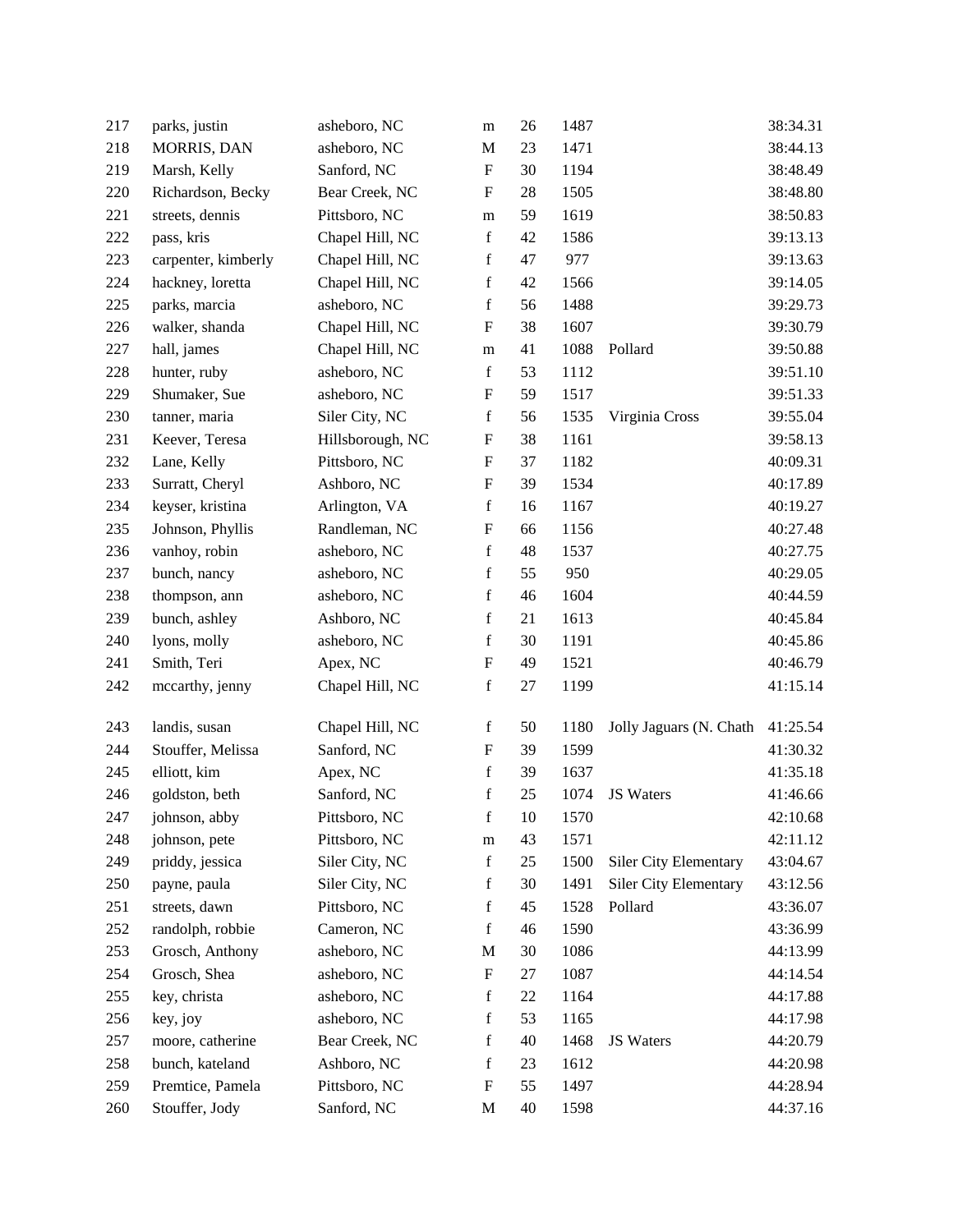| 261 | Morton, Carol        | Pittsboro, NC     | $\mathbf F$               | 64         | 1476 |                         | 44:51.60 |
|-----|----------------------|-------------------|---------------------------|------------|------|-------------------------|----------|
| 262 | thornton, owen       | Apex, NC          | m                         | $\sqrt{6}$ | 1606 |                         | 44:55.18 |
| 263 | Reid, Dianne         | Pittsboro, NC     | ${\bf F}$                 | 61         | 1593 |                         | 44:56.64 |
| 264 | lein, marian         | Pittsboro, NC     | $\mathbf f$               | 73         | 1184 |                         | 45:12.24 |
| 265 | crutchfield, mikaela | Pittsboro, NC     | $\mathbf f$               | 15         | 1616 |                         | 46:03.97 |
| 266 | Clark, Holly         | Chapel Hill, NC   | F                         | 56         | 1017 |                         | 46:06.86 |
| 267 | herrera, mariana     | Siler City, NC    | $\boldsymbol{\mathrm{F}}$ | 16         | 1106 |                         | 46:18.20 |
| 268 | lenis, natalia       | Durham, NC        | $\mathbf f$               | 24         | 1575 |                         | 46:18.68 |
|     |                      |                   |                           |            |      |                         |          |
| 269 | crutchfield, patrice | Pittsboro, NC     | $\mathbf f$               | 39         | 1043 | Jolly Jaguars (N. Chath | 46:44.18 |
| 270 | Lail, Kay            | asheboro, NC      | $\boldsymbol{\mathrm{F}}$ | 52         | 1178 |                         | 46:51.26 |
| 271 | bunch, ed            | asheboro, NC      | m                         | 56         | 945  |                         | 48:12.94 |
| 272 | bunch, zoe           | Chapel Hill, NC   | $\mathbf f$               | 10         | 953  |                         | 48:54.44 |
| 273 | bunch, bill          | Chapel Hill, NC   | m                         | 51         | 939  |                         | 48:55.66 |
| 274 | kagy, dorit          | Siler City, NC    | $\mathbf{F}$              | 70         | 1159 |                         | 49:06.35 |
| 275 | grawbowski, brian    | Chapel Hill, NC   | m                         | 52         | 1660 |                         | 49:29.23 |
| 276 | debramond, annie     | Pittsboro, NC     | f                         | 55         | 1659 |                         | 49:29.82 |
| 277 | mcneill, angela      | Siler City, NC    | $\mathbf f$               | 45         | 1420 | JS Waters               | 51:33.14 |
| 278 | crocker, tonia       | Bear Creek, NC    | $\mathbf f$               | 39         | 1041 |                         | 51:56.43 |
| 279 | eanes, karla         | Pittsboro, NC     | $\mathbf f$               | 43         | 1045 | Horton Middle           | 52:28.17 |
| 280 | Day, Priscilla       | Benson, NC        | ${\bf F}$                 | 30         | 1558 |                         | 52:30.35 |
| 281 | Bozeman, Bianca      | Wilmington, NC    | F                         | 30         | 1548 |                         | 52:30.86 |
| 282 | Rover, Becca         | Pittsboro, NC     | $\boldsymbol{\mathrm{F}}$ | 14         | 1509 |                         | 52:37.24 |
| 283 | Clark, Ashley        | Jamestown, NC     | $\boldsymbol{\mathrm{F}}$ | 24         | 1006 |                         | 52:37.47 |
| 284 | helmer, stephen      | Siler City, NC    | m                         | 59         | 1104 | Horton Middle           | 52:42.22 |
| 285 | mullins, deanna      | Holly Springs, NC | $\mathbf f$               | 42         | 1479 |                         | 52:56.33 |
| 286 | carriel, elizabeth   | Pittsboro, NC     | $\mathbf f$               | 61         | 979  | Pollard                 | 53:51.11 |
| 287 | mullins, bill        | Holly Springs, NC | ${\rm m}$                 | 49         | 1478 |                         | 53:51.74 |
| 288 | mullins, samuel      | Holly Springs, NC | m                         | $20\,$     | 1663 |                         | 53:51.79 |
| 289 | muzquiz, hermi       | Siler City, NC    | $\mathbf f$               | 17         | 1480 |                         | 53:52.19 |
| 290 | koontz, ann          | Pittsboro, NC     | $\mathbf f$               | 53         | 1175 | Pittsboro Elementary    | 53:52.44 |
| 291 | hobbs, louise        | Pittsboro, NC     | $\mathbf f$               | 62         | 1108 | Pittsboro Elementary    | 53:54.70 |
| 292 | miller, becky        | Pittsboro, NC     | $\mathbf f$               | 66         | 1657 |                         | 53:59.22 |
| 293 | Weil, Sarah          | Pittsboro, NC     | $\boldsymbol{\mathrm{F}}$ | 60         | 1542 |                         | 54:40.78 |
| 294 | glover, valerie      | Siler City, NC    | $\mathbf f$               | 48         | 1039 |                         | 55:52.85 |
| 295 | saunders, ann        | Siler City, NC    | $\mathbf f$               | 54         | 1513 | Virginia Cross          | 55:54.16 |
| 296 | smith, christie      | Chapel Hill, NC   | $\mathbf f$               | 23         | 1518 | Virginia Cross          | 55:54.40 |
| 297 | hartsock, kelly      | Pittsboro, NC     | $\mathbf f$               | 39         | 1094 | Pittsboro Elementary    | 56:33.00 |
| 298 | baughman, joyce      | Pittsboro, NC     | $\mathbf f$               | 57         | 895  | Pittsboro Elementary    | 56:33.42 |
| 299 | williams, jennifer   | Siler City, NC    | $\mathbf f$               | 52         | 1544 | Horton Middle           | 56:38.08 |
| 300 | bland, wanda         | Pittsboro, NC     | $\mathbf f$               | 48         | 926  | Horton Middle           | 56:49.78 |
| 301 | smith, mattie        | Pittsboro, NC     | $\mathbf f$               | 48         | 1519 | Horton Middle           | 56:50.00 |
| 302 | Freemyer, Carla      | asheboro, NC      | $\boldsymbol{\mathrm{F}}$ | 50         | 1052 |                         | 57:45.82 |
| 303 | DavisJr, Ralph       | Ashboro, NC       | M                         | 50         | 1557 |                         | 57:46.47 |
| 304 | Davis, Kim           | Ashboro, NC       | $\boldsymbol{\mathrm{F}}$ | 48         | 1555 |                         | 57:46.67 |